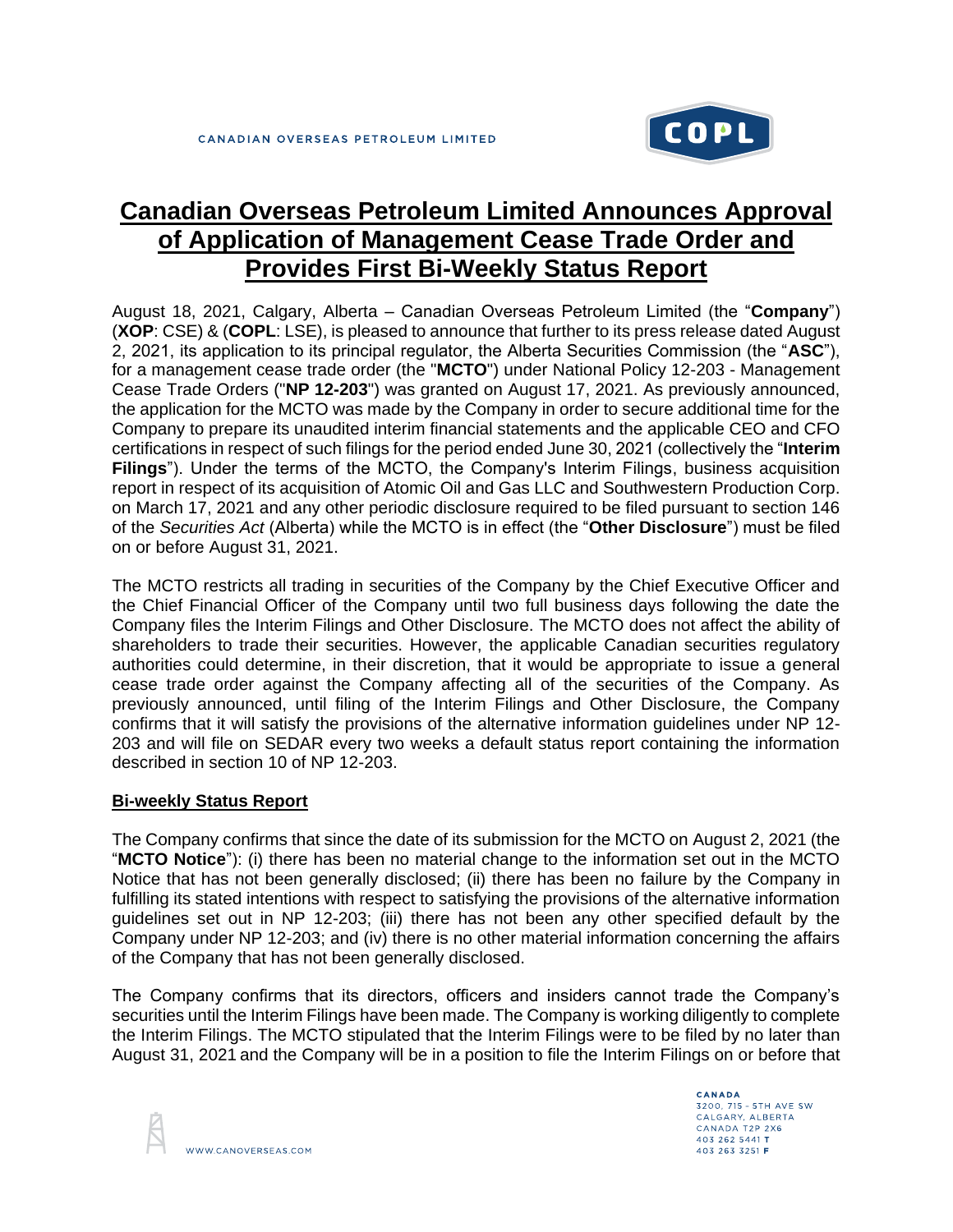date. Until filing of the Interim Filings, the Company intends to satisfy the provisions of the alternative information guidelines as required by NP 12-203.

### **About the Company**

COPL is an international oil and gas exploration, development and production company actively pursuing opportunities in the United States with operations in Converse County Wyoming, and in sub-Saharan Africa through its ShoreCan joint venture company in Nigeria, and independently in other countries.

#### **For further information, please contact:**

Mr. Arthur Millholland, President & CEO Mr. Ryan Gaffney, CFO Canadian Overseas Petroleum Limited Tel: + 1 (403) 262 5441

Cathy Hume CHF Investor Relations Tel: +1 (416) 868 1079 ext. 251 Email: cathy@chfir.com

Charles Goodwin Yellow Jersey PR Limited Tel: +44 (0) 77 4778 8221 Email: copl@yellowjerseypr.com

### **Forward-looking statements**

This press release contains statements that constitute "forward-looking information" (collectively, "**forward-looking statements**") within the meaning of the applicable Canadian securities legislation. All statements, other than statements of historical fact, are forward-looking statements and are based on expectations, estimates and projections as at the date of this news release. Any statement that discusses predictions, expectations, beliefs, plans, projections, objectives, assumptions, future events or performance (often but not always using phrases such as "expects", or "does not expect", "is expected", "anticipates" or "does not anticipate", "plans", "budget", "scheduled", "forecasts", "estimates", "believes" or "intends" or variations of such words and phrases or stating that certain actions, events or results "may" or "could", "would", "might" or "will" be taken to occur or be achieved) are not statements of historical fact and may be forward-looking statements. Forward-looking statements contained in this press release include, without limitation, statements relating to the timing for completion of the Interim Filings and other statements that are not historical facts. In making the forward-looking statements contained in this press release, the Company has made certain assumptions. Although the Company believes that the expectations reflected in forward-looking statements are reasonable, it can give no assurance that the expectations of any forward-looking statements will prove to be correct. Known and unknown risks, uncertainties, and other factors may cause the actual results and future events to differ materially from those expressed or implied by such forward-looking statements. Accordingly, readers should not place undue reliance on the forward-looking statements and information contained in this press release. Except as required by law, the Company disclaims any intention and assumes no obligation to update or revise any forward-looking statements to reflect actual results, whether as a result of new information, future events, changes in assumptions, changes